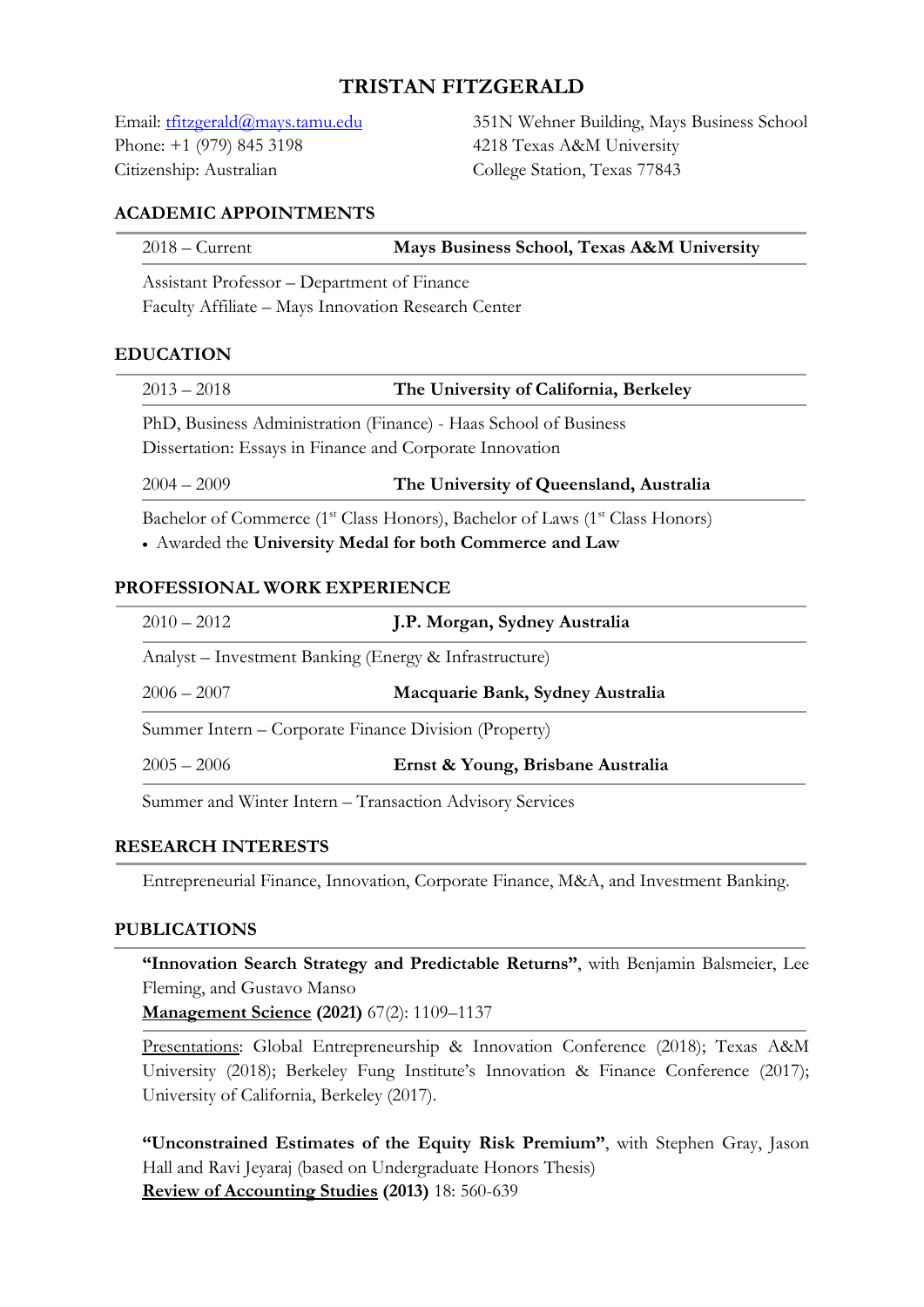### **WORKING PAPERS**

# **"Shared Culture and Technological Innovation: Evidence from Corporate R&D Teams"**, with Xiaoding Liu

Presentations: American Economic Association (AEA) Annual Meeting (2022); Western Finance Association (WFA) Annual Meeting (2021); American Finance Association (AFA) Annual Meeting (2021); Society of Labor Economists (SOLE) Annual Meeting (2021); Texas A&M University (2020); Lone Star Finance Symposium (2020); EPFL Innovation Seminar (2020).

### **"Til Death Do Us Part: The Relative Merits of Founder CEOs"**

Presentations: Midwest Finance Association (MFA) Annual Meeting (2020); Australasian Finance & Banking Conference (2020); Lone Star Finance Symposium (2019); Financial Management Association (FMA) Annual Meeting (2019); Texas A&M University (2019); University of California, Berkeley (2018).

### **"Financial Contracting for Innovation: Property Rights in Action"**

Presentations: Australasian Finance & Banking Conference (2021); Financial Management Association (FMA) Annual Meeting (2020); Texas A&M University (2018); University of Georgia (2018); Vanderbilt University (2018); Nanyang Business School (2018); University of Melbourne (2017); Joint Berkeley-Stanford Finance Seminar (2017); University of California, Berkeley (2017).

# **"How do venture capitals (actually) make decisions? Internal evidence from a private start-up accelerator"**

Presentations: Aggie Longhorn Innovation Conference (2021)

### **TEACHING EXPERIENCE**

#### **Texas A&M University**

Instructor – EMBA FINC612: Finance for the Professional I (Spring 2021 – Current) Instructor – FINC468/489: Entrepreneurial Finance (Spring 2019 – Current) Instructor – FINC644/689: Funding New Ventures (Spring 2019 – Current)

#### **The University of California, Berkeley**

Outstanding Graduate Student Instructor (GSI) Award (2014 – 2015) GSI – MFE230A: Investments and Financial Derivatives (Spring 2018) GSI – EMBA203: Finance for Executive MBAs (Fall 2016) GSI – MBA236: Financial Statement Modelling (Spring 2016) GSI – MBA203: Introduction to Finance (Fall 2015) GSI – UGBA10: Principles of Business (Fall 2014)

#### **University of Queensland, Australia**

Excellence in Tutoring Award (2009) Student Instructor/Tutor – FINM3401: Corporate Finance (Fall 2009) Student Instructor/Tutor – FINM3402: Investments & Portfolios (Spring 2009)